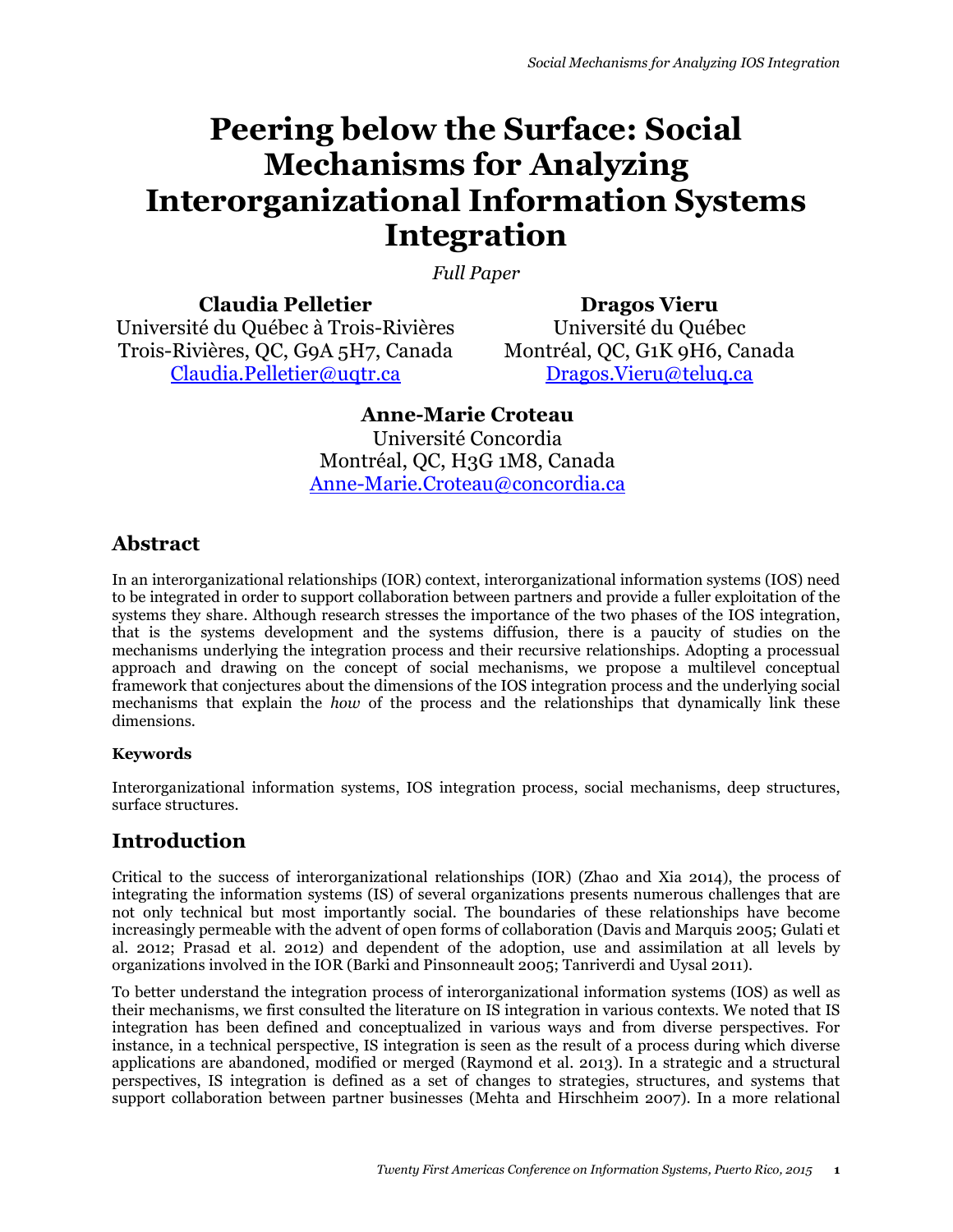perspective, systems integration is also approached as a stable set of relationships and rules that are established concerning various 'artefacts', both human and technical (Prasad 2012). Finally, combining several perspectives, systems integration is studied through interoperability as a phenomenon requiring specific technical and managerial skills as well as socially complex abilities (Zhao et al. 2014). Overall, these approaches to study IS integration are based on the notion of a unified whole composed of different elements (Barki and Pinsonneault 2005; Tanriverdi and Uysal 2011) which are going to interact in a more or less deep way (Gulati et al. 2012; Jin and Robey 2008).

In a contemporary context of IOR, the IOS integration process may occur in an extended and open form where technological proximity does not simply refer to physical artefacts, but to the ability of the business partners to share knowledge and demonstrate some flexibility (Knoben and Oerlemans 2006; Robey et al. 2008; Zhao and Xia 2014). Therefore, IOS integration process calls upon the capacity of the concerned organizations to adjust and make the necessary changes.

In this regard, the IOS integration process can be divided into two interrelated phases, which are the development and the diffusion of IOS (Markus et al. 2006). The *development* of IOS puts the emphasis on *surface structures* that include transactions and technical interfaces shared by the partners (Jin and Robey 2008; Robey et al. 2008). The *diffusion* of IOS among business partners calls upon *deep structures* that corresponds to relations and social interfaces established between the partners (Markus et al. 2006; Venkatesh and Bala 2012).

However, extant literature reveals that the studies on IOS integration focus *either* on the development phase *or* on the diffusion of the integration process without a real concern about how surface (technical) and deep (relational) structures interact and influence each other as well as the mechanisms of change required to complete this process. Thus, in order to better understand how IOS integration occurs, there is a need for more research adopting social and behavioral perspectives about IOS and IOR (Bala and Venkatesh 2007; Markus et al. 2006).

We therefore suggest a more holistic view about the IOS integration process and its underpinning processes and structures (Avgerou 2013b; Pentland 1999). Our objective here is to propose a multilevel conceptual framework of the IOS integration process, which can be used to answer the following research question:

#### *How does the interconnection between surface structures (technical interfaces) and deep structures (social interfaces) explain the process of IOS integration?*

In other words, we aim at providing a methodological tool to better explain "how, why, and when things happened, relying on varying views of causality and methods for argumentation" (Gregor, 2006, p.619). Engaged in a theory-building effort, we put "less emphasis on the synthesis of prior literature and more emphasis on theoretical development" (Rivard 2014, p.iv). To this end, we introduce the social mechanisms lens as an approach to better understand the sequence of events as well as the specific mechanisms of change related to the IOS integration process.

The structure of the article is as follows. The first section presents the conceptual background related to IOS, IOR and social mechanisms, including more complete definitions of our concepts. We then describe the conceptual framework and discuss the related methodological aspects. Finally, expected contributions and avenues for future research are identified.

# **Conceptual Background**

## *Interorganizational systems and relationships (IOS/IOR)*

Research in the areas of IOS and IOR respectively took an important turn over the last 15 years. The IS literature we consulted highlights the fact that knowledge generated in the context of traditional interorganizational relationships, such as electronic data interchange (EDI) or supply chain management, is generally insufficient for the study of IOS in the 21st century that are based on open IT standards and universal applications, whether or not Internet-based (Markus et al. 2006; Robey et al. 2008).

In the contemporary IOR context, the IOS process is complex. IOS integration process can now be considered from various points of view: technical (Raymond et al. 2013; Tanriverdi and Uysal 2011),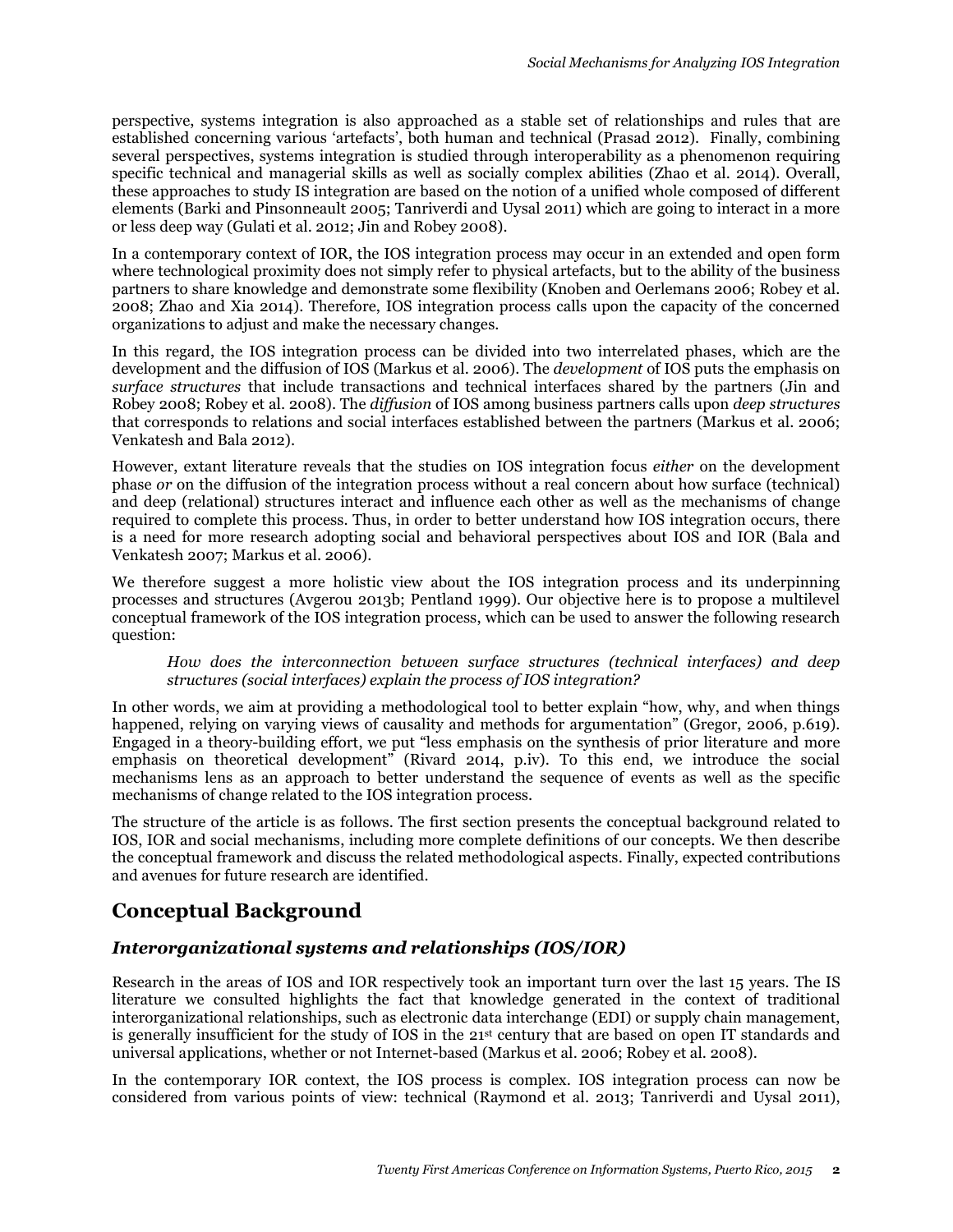strategic (Mehta and Hirschheim 2007), relational (Prasad et al. 2012), or a combination of all of these (Rai et al. 2012; Zhao and Xia 2014). Not only it compromises about the balance between legacy systems and emerging applications that must be made (Raymond et al. 2013) because of the presence of a network of partners (Trang et al. 2013), but it is also necessary to orchestrate the collaboration between partners (Bala and Venkatesh 2007; Markus et al. 2006).

Therefore, the first phase of the IOS integration process - the development of systems (surface structures) – should no longer be dissociated from the second phase – systems diffusion (deep structures) – through social mechanisms and interfaces that are established (Jin and Robey 2008; Markus et al. 2006). The IOS integration should be undertaken in a manner that allows not only the adoption and use of ISs, but also their assimilation and coordination at every level of the partners' network (Venkatesh and Bala 2012; Williams and Karahanna 2013).

Instead of concentrating on specific technologies, this new paradigm focuses on collaboration and the knowledge about technologies that users possess and share (Knoben and Oerlemans 2006). This line of thought underscores the importance of identifying the mechanisms that allow partners both to cooperate effectively and to take full advantage of the technological tools that they share. Studies adopting this perspective illustrate the evolution of IOR from a dyadic mode to a network mode where knowledge sharing and collaboration replaces the hierarchical context (Gulati et al. 2012; Hagedoorn 2006; Howard et al. 2003).

#### *Interorganizational information systems integration process – a complex multilevel mode of change*

We consider organizations as being multilevel phenomena (Robey et al. 2008) and, therefore, IS-driven organizational changes, such as the integration of IOS, is best outlined as a process theory that takes into consideration how processes at different levels of analysis shape each other (Van de Ven and Poole 1995; Van de Ven and Sun 2011). These changes can be illustrated over time by four different theories of change: life-cycle, teleology, dialectic, and evolutionary (Van de Ven and Poole 1995). Life-cycle and evolutionary are prescribed modes of organizational development and change because the process unfolds in a preestablished order; teleology and dialectic are constructive modes of change as the development is discontinuous and unpredictable. Furthermore, life-cycle and teleology depict development and change of a single organizational entity, while evolutionary and dialectic depict multiple organizational entities such as an IOR arrangement among business partners. We suggest that IOS integration be examined using evolutionary and dialectic modes where multiple entities are facing both competitive and conflicting changes (Van de Ven and Sun 2011). This approach will provide a better understanding of the sequence of events as well as the specific mechanisms of change related to the IOS integration process.

Over time, the interorganizational IS integration process has been studied from two main perspectives: 1) *complementarity* and 2) *recursivity*. The complementarity perspective adopts a linear study of the IOS integration process (Markus et al. 2006) and researchers in this line of thought focus on the description of resources, functionalities and structures (Robey et al. 2008; Trang et al. 2013). A number of studies focus on coordination mechanisms and capabilities (Rai et al. 2012; Tanriverdi and Uysal 2011; Williams and Karahanna 2013), others on collaborative structures (Aggarwal et al. 2011; Prasad et al. 2012) and IT governance (Croteau and Bergeron 2009; De Haes and Van Grembergen 2005). All these studies have two aspects in common. They do not identify the mechanisms that underlie the IOS integration process and they underscore a dominant evolution mode of organizational change that can be illustrated through linear mechanisms such as variation, selection and retention (Van de Ven and Poole 1995). Thus, this line of research is preoccupied with what is called *surface structures* (Avgerou 2013b; Pentland 1999).

The recursivity perspective focuses on in-depth analyses of the structures at all levels of the integration process with a particular attention to recursive diffusion mechanisms (Markus et al. 2006) and to the challenges related to collaboration between partners (Barnett 2004; von Hippel and von Krogh 2003). The authors of these studies are interested in unearthing the mechanisms that trigger and affect contextualized collaborative efforts during the IOS integration process (e.g., Jin and Robey 2008; Rodon 2008). For instance, Jin and Robey (2008) use the concepts of internal and external interfaces, which they divide into two categories corresponding respectively to the technical systems and the social systems to analyze an IOS integration process. Using structuration perspective, Rodon et al. (2008) proposes a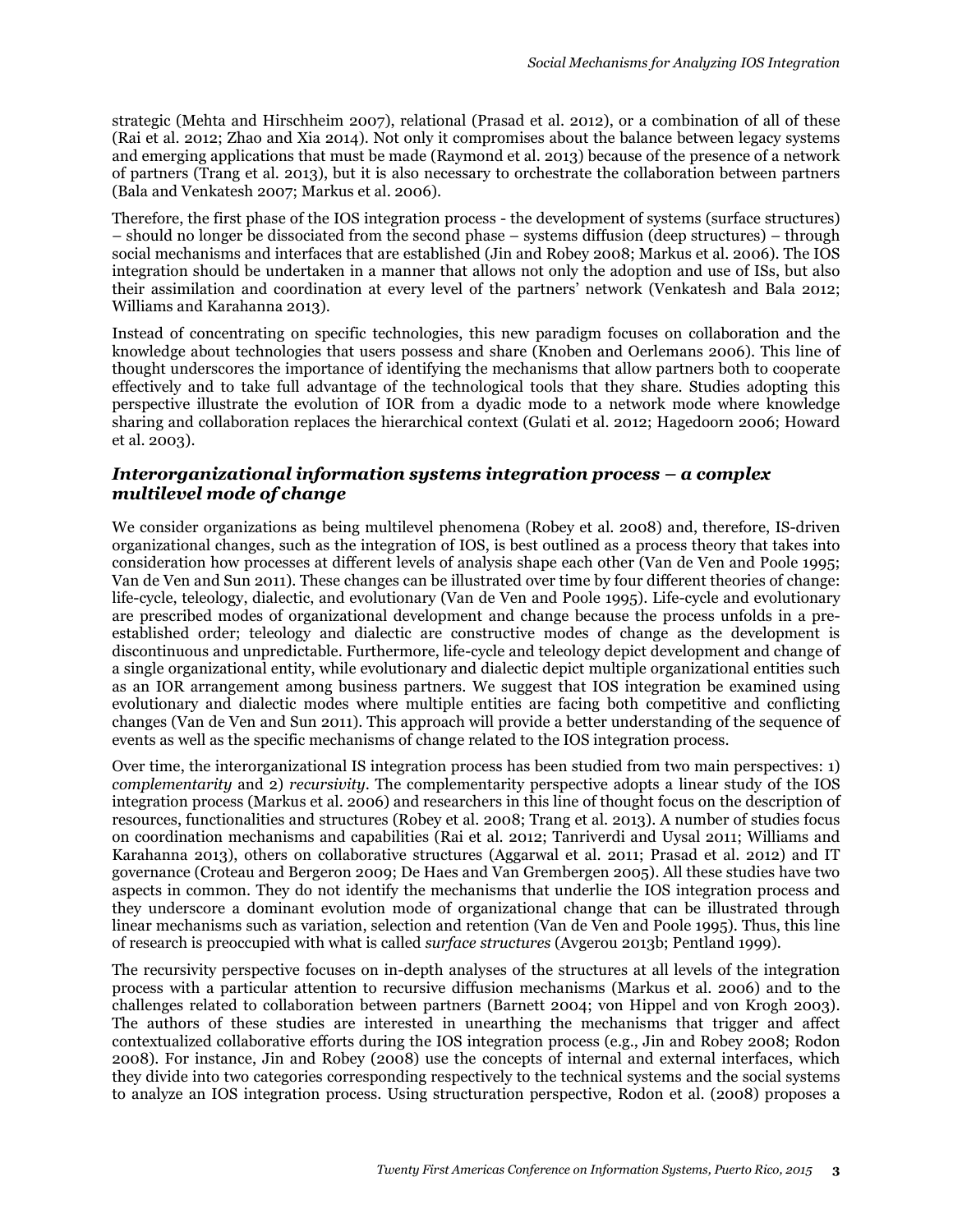process-based model to analyze the mechanisms that influence user appropriation of interorganizational information systems.

To summarize, on one hand the recursivity perspective illustrates how, in a single study, it is possible to combine the two phases of the IOS integration process. This is accomplished by highlighting the recursive nature that characterizes interaction between the tangible structures (transactions and technical interfaces) and the relational mechanisms and structures (relations and social interfaces). However, these studies do not specifically analyze the latter. On the other hand, studies adopting the complementarity perspective do not take into consideration the deeper processes, mechanisms and structures, in order to explain how they interrelate with surface mechanisms in a causal explanation manner (Avgerou 2013b; Gregor 2006; Pentland 1999).

Following this line of thought, we consider that IOS integration process does not only imply that IOS work well across organizational boundaries between business partners from a technical perspective, but it also infers that the mechanisms that emerge between decision makers, IT professionals, and users are set in such a way that the IOS benefit everyone.

We therefore propose to assess how the technical and social dimensions of the process affect each other. Social interactions or mechanisms can be illustrated as *deep structures*, recurring social mechanisms that lie under the surface structures (Avgerou 2013a; Heracleous and Barrett 2001). The concept of deep structures is essential to a better understanding of the different levels of social systems (Gersick 1991). In the context of IOS integration, we understand deep structures to represent "continually recurring processes and patterns that underlie and guide surface, observable events and actions" (Heracleous and Barrett 2001, p.758). Any organizational change, such as IOS integration, will affect these patterns and principles of interaction by imposing new and different set of rules and practices (Gersick 1991). In terms of modes of change (Van de Ven and Poole 1995), the deep structures level of the IOS integration process can be addressed as a dialectic organizational change where the specific mechanisms are: thesis/antithesis, conflict, synthesis.

#### *Social Mechanisms Lens*

Rooted in the dynamics of relationships and the recursivity of action and its context (Gross 2009), the concept of 'social mechanisms' seems to be appropriate to be used to research in the field of IOS both conceptually and as the basis for a methodological strategy (Avgerou 2013b). We consider social mechanisms as being processes composed of actions, events (Avgerou 2013a; Goh et al. 2011), and "chains or aggregations of actors confronting problem situations and mobilizing more or less habitual responses" (Gross 2009, p.368). We believe that focusing on social mechanisms, including relational processes as well as structural elements (Robey et al. 2008) can lead to a more complete and dynamic explanation of the IOS integration process (Avgerou 2013b). Social mechanisms can provide a two-folded causal explanation of a phenomenon by: 1) identifying the processes underlying the outcomes of a phenomenon (Avgerou 2013b). For example, Avgerou (2013a) identifies social mechanisms that explain the process of emerging trust in e-voting in Brazil. In her study she distinguishes between initial formation of trust (*surface structure*) based on institutional and governmental structures and recurrent manifestations of trust (*deep structure*) illustrated by social mechanisms; and 2) by bridging different levels of analysis (Hedström and Swedberg 1998). Social mechanisms can provide explanations on how one micro-level event leads to and affects the ensuing one. It can also shed light on how a macro-level or surface structure pattern (i.e., organizational level decisions) may trigger the succession of micro-level or deep surface events.

In this viewpoint, IOS integration can be described as a process encompassing a sequence of individual and collective practices and events unfolding over time in a specific organizational context. By using social mechanisms, the resulting view of the process will tell a rich and detailed story of the events taking place within a target situation by explaining how influential factors interact, how they collectively lead to future action, and what constrains them.

People from different organizations engaged in a shared practice, such as the process of IOS integration, draw on separate experiences from other situations, bring different interests and do not form an entirely homogeneous group given their idiosyncratic backgrounds and experiences (Brown and Duguid 2001; Knoben and Oerlemans 2006). The goal of change, then, centers around the expansion of the distributed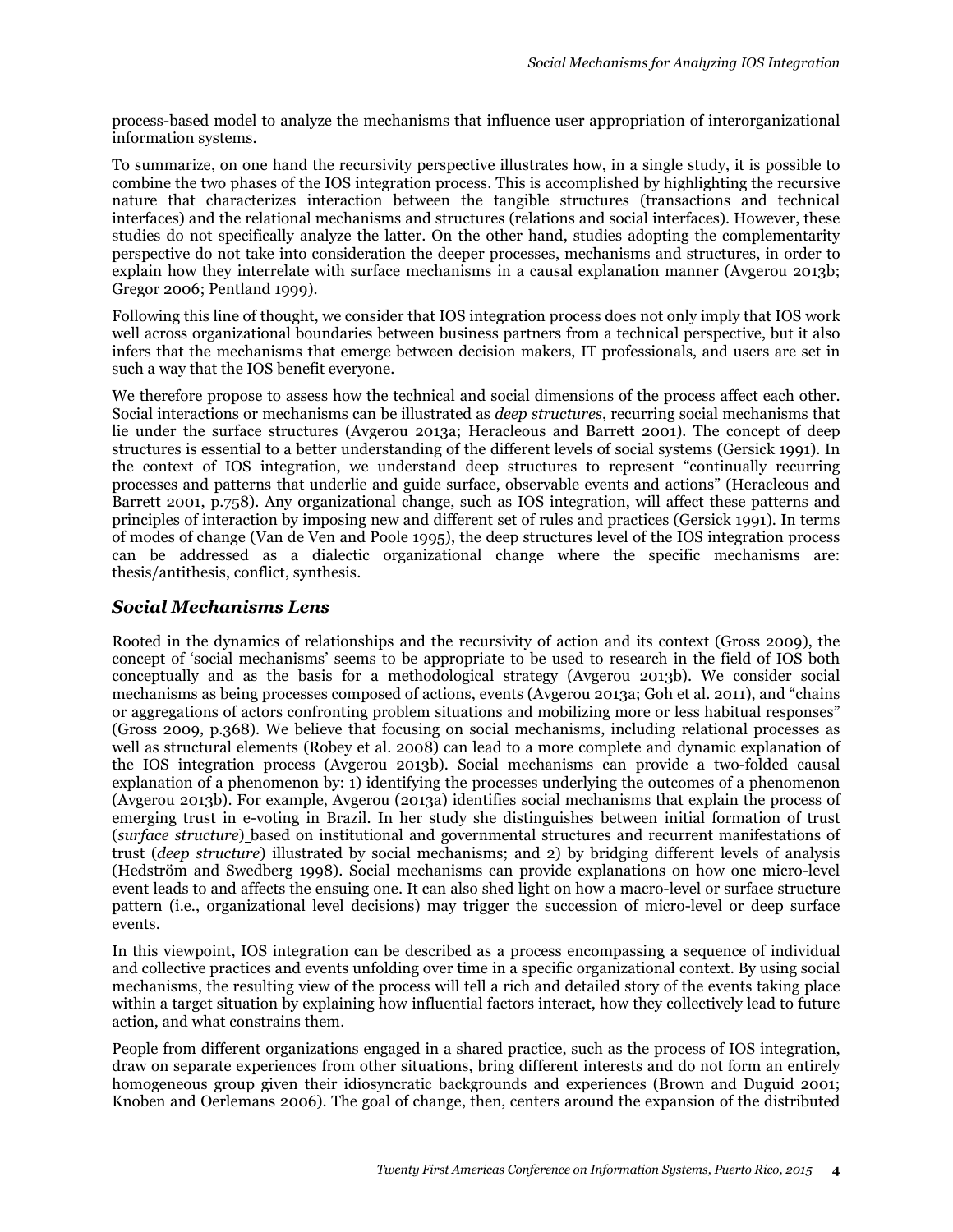knowledge base, the production of novel activities, and the continuous shaping of a shared viewpoint, which would reflect the local idiosyncrasies of their shared practices (Gulati et. 2012). To better understand the intricacies of the IOS integration process, our study aims at proposing a theoretical framework that would provide a methodological tool (social mechanisms) to analyze deep structures and a causal explanation of the interaction between deep and surface structures.

# **Conceptual Framework**

Despite the interest of prior researches, there is still a lack of understanding of how the transactions and the technical interfaces (*surface structures*) are related to the relations and the social interfaces (*deep structures*) during the IOS integration. We argue that there is a need for underpinning the causal processes that occur in a collaborative IOR context by using the social mechanisms lens. Such approach will not only allow the analysis of the combination of the two phases of the IOS integration process (development and diffusion), but it will also bring together the two perspectives (complementarity and recursivity) through which the processes can be better explained.

Our conceptual framework (see Figure 1) suggests that IOS integration process includes two phases that illustrate the relationship between the surface structures (related to transactions and technical interfaces) and the deep structures (that include the relations and social interfaces).

To better understand the IOS integration process, the framework proposes two interlinked analyses: 1) a macro analysis of the surface structures by looking at the transactions and the technical interfaces of the IOS connected to 2) a micro analysis of the deep structures that focuses on relations and social interfaces of the challenges related to the IOS integration.



#### **Figure 1. A Multilevel Conceptual Framework of the IOS Integration Process**

The use of these two levels of analysis conjectures that we should also take into account the different types of events and interactions that occur. Specifically, it means identifying the modes of change, as well as the mechanisms that are the most appropriate (Van de Ven and Poole 1995; Van de Ven and Sun 2011), depending on the complementarity of the surface structures and the recursivity of deeper structures.

Our interpretation of the IOS integration in a contemporary and collaborative IOR context suggests that during the first phase of this process – the systems development which addresses the transactions and the technical interfaces –, we see an evolutionary mode of change wherein the variation, selection and retention processes are completed through linear mechanisms (Van de Ven and Poole 1995). During the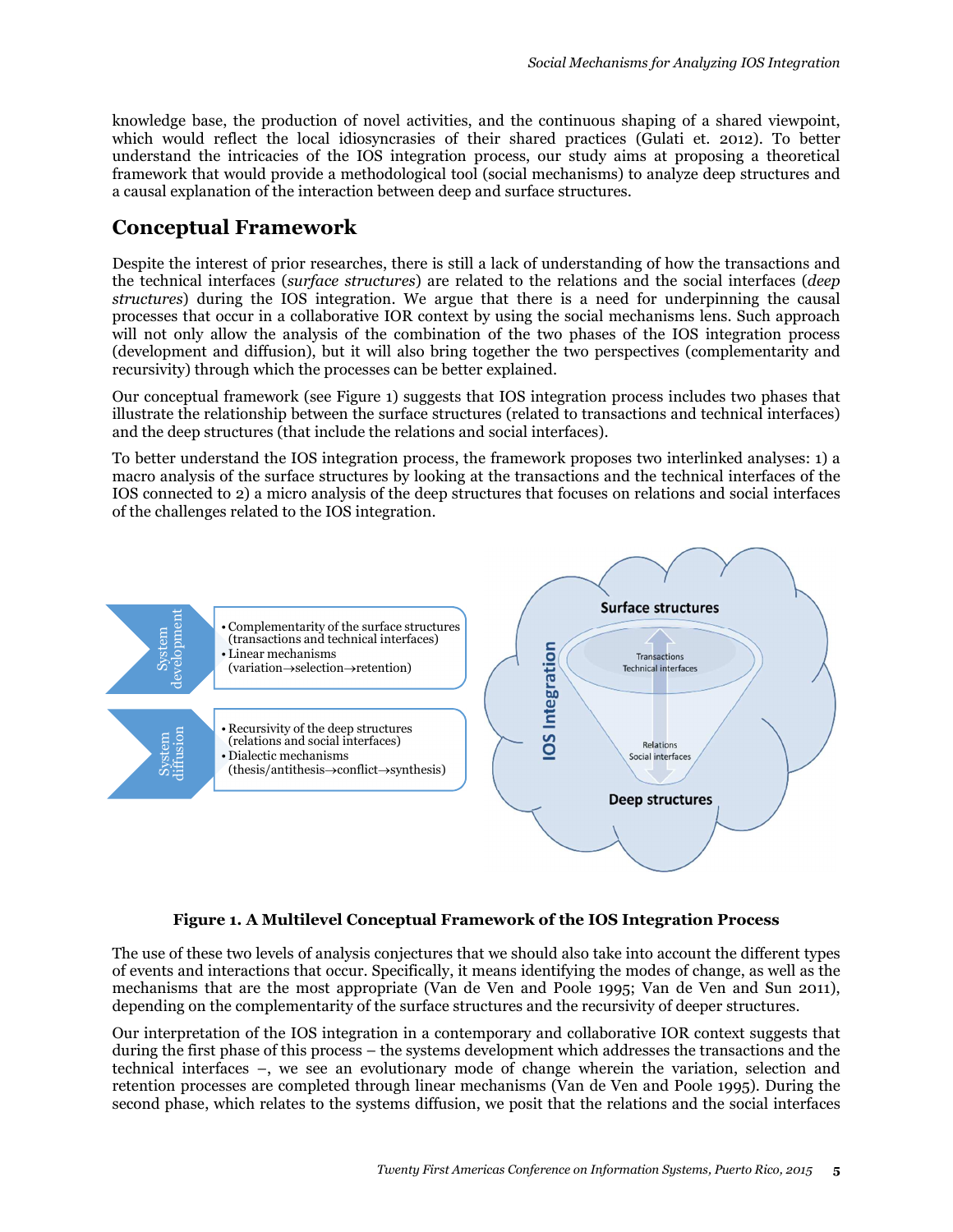evolve via dialectic mechanisms wherein the thesis/antithesis, conflict and synthesis processes are realized (Martin 2009; Van de Ven and Poole 1995). In other words, the IOS integration between business partners is realized when different technical interfaces are merged or modified to thereafter end up in a combination of distinct and complementary technological resources that form a unified well integrated IOS (Raymond et al. 2013; Barki and Pinsonneault 2005).

Furthermore, with the notion of complementarity associated to the evolutionary mode of change at the surface level, and the recursive perspective which is related to the dialectic mode of change at the deeper level, our framework suggests that both linear and recursive interactions occur at different levels of the IOS integration process.

Based on the above arguments, we advance the following research propositions:

- **P1**: The development phase of IOS (technical interfaces) will affect and be affected by the diffusion phase (social interfaces) in a way that encompasses both linear and dialectic mechanisms.
- **P2**: Understanding the mechanisms that occur in both phases of the IOS integration process will enable a better collaboration between the partners and a fuller exploitation of the technological tools they possess and share.
- **P3**: The successful completion of the IOS integration in a contemporary and collaborative IOR context will be obtained from the continual adjustment between the surface and the deeper structures.

A phenomenon such as the IOS integration process, is enriched when studied through social and behavior lenses (Jin and Robey 2008; Markus et al. 2006). This is what our conceptual framework offers by adding the social mechanism lens as a methodological strategy to the more common linear approach (Avgerou 2013b). Based on the process theories of change (Van de Ven and Poole 1995; Van de Ven and Sun 2011), our proposed approach allows the observation of the causal intermediates events as well as the specific mechanisms that link the surface structures with the deep structures of the IOS integration process.

## **Methodological Considerations**

According to Avgerou (2013b), explanatory theorization of IS phenomena should comprise three methodological components.

**Choice of the research design**: It needs to foster the identification of the process of interest and provide solid methodological foundation for the explanation required by the research goal. Explanatory theory-building-from-cases approach (Eisenhardt 1989) represents the appropriate research design to empirically test a process theory such as the practice perspective (Orlikowski 2002). More specifically, the practice perspective focuses on daily practices that are centrally organized around shared practical understandings (Schatzki 2001) and are defined as being the ''recurrent, materially bounded and situated action engaged in by members of the community'' (Orlikowski 2000, p.256). It provides a process-based view to 'how' practices are generated within a specific context, reinforced, reproduced, and altered, and with what intended and/or unintended outcomes. Phenomena such as social order, knowledge, meaning, power, language, and social institutions are intimately linked to practices (Schatzki 2001). Thus, a case study approach represents "a research strategy which focuses on understanding the dynamics present within single settings" (Eisenhardt 1989, p.534). In this way, the researcher will be able to identify emerging dimensions of the IOS integration process (surface and deep structures) and the underlying social mechanisms that causally explain the relationship that dynamically link these structures (Avgerou 2013b; Gregor 2006; Pentland 1999). Explanatory theorization will provide the *how* IOS integration initiatives fail or succeed even if the explanation differs from that developed for other IS integration efforts or collective actions in different contexts (Markus et al. 2006).

**Theoretical lens adoption**: Usually a social theory, such as the practice perspective (Orlikowski 2002), will comprise fundamental assumptions on how processes of socio-technical change happen (Avgerou 2013a; Avgerou 2013b). Practice-based explanatory theorization will identify the social mechanisms that explain the intermediate events that partially influence the collaborative practices during an IOS integration process in an IOR context. The empirical focus will be on the daily practices in which individuals engage by having a common goal, that is, the IOS integration.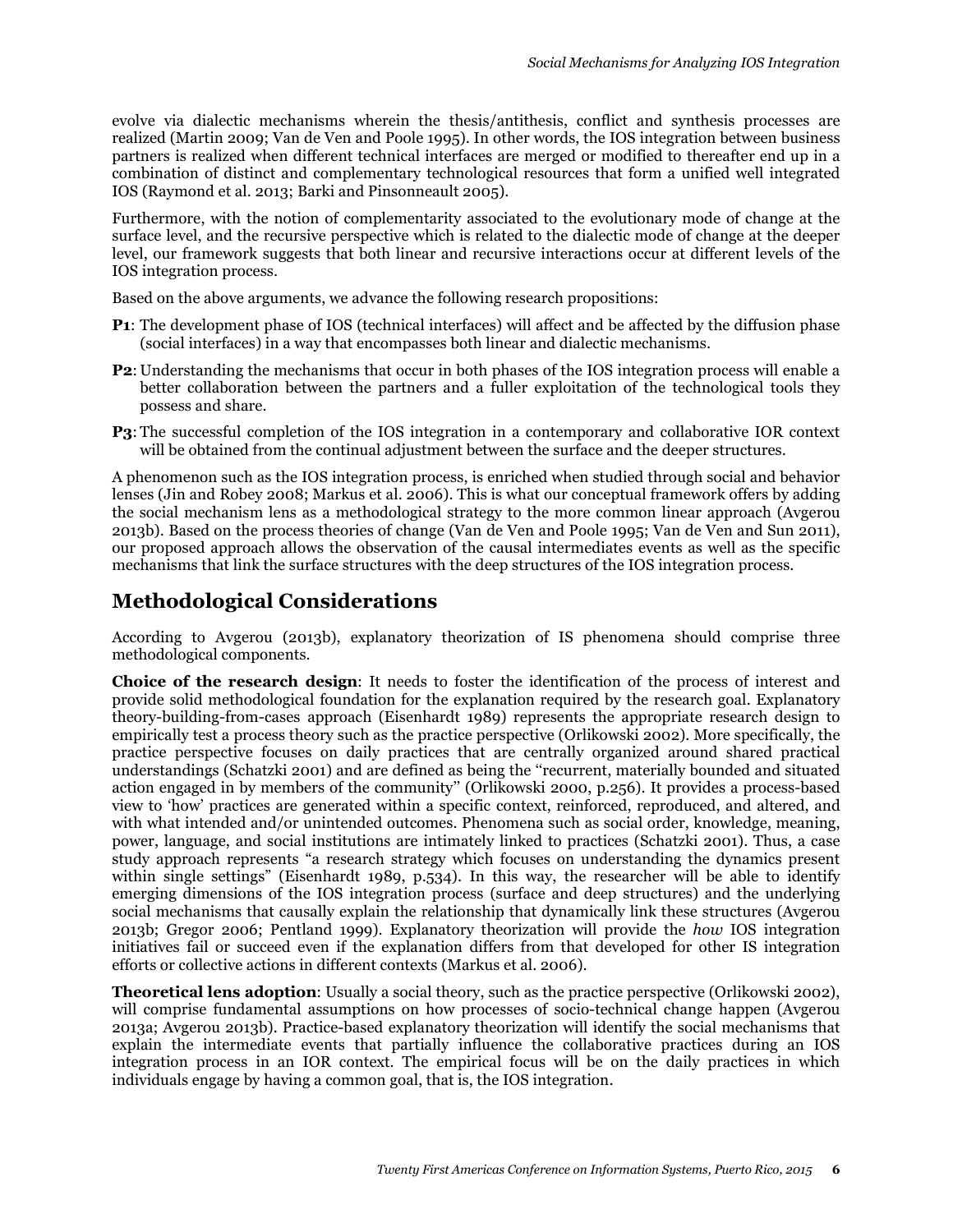**Social mechanisms identification**: Social mechanisms unfold in time (Gross 2009) and emerge from the narratives of events (Avgerou 2013b), practices, and interactions that cause the outcomes of the IOS integration process. While it would be preferable to focus on identifying only events that can be observed (Avgerou 2013b), it has beed suggested to also take into consideration social mechanisms that are created by organizational members as an intellectual construct based on their perceptions of imaginary situations. These frames of mind mimic real life with abstract actors casted in a specific context (Gross 2009).

Adoption of a process-based approach instead of a variance-based approach and using social mechanisms to understand the complex nature of the relationship between deep and surface structures, has a two-fold methodological advantage: 1) variance approach advances linear cause-and-effect types of relationships under contingent conditions between antecedents and outcomes. Processual approach posits that the outcome may or may not happen considering the same contingent conditions. However, each causal path will be explained by several social mechanisms "interwoven in broader processes that bring about the phenomenon under study and its outcomes" (Avgerou 2013b, p.411); and 2) process-based theorization defines outcomes as being discrete phenomena, whereas variance-based theorization hypothesizes them as variables that reflect a range of values. Thus, only a processual approach will provide explanation of how processes of IOS integration will unfold over time (Van de Ven and Poole 2005).

# **Conclusion**

Our work makes two main contributions. First, it contributes to the IS literature on IOS by proposing a multilevel framework based on two modes of change, evolutionary and dialectic, that explains how dialectic mechanisms emerging at the deep surfaces level recursively interact with the linear mechanisms at the surface structures level during the IOS integration process. Second, our study answers Robey et al.'s (2008) call for new research approaches that would address the lack of clear explanatory status of the characteristics of IOS in the extant IS literature (p.512). Our framework suggests that the concept of social mechanisms, as a methodological tool, can identify more complete and unique causal explanations of the IOS integration process dynamics.

Despite their explanatory power to provide better understanding of the *how* (deep and surface structures recursive relationships) of the IOS integration process, researchers should take into consideration two major challenges when using social mechanisms. First, is related to the difficulty of making sense of rich, unstructured process data (Langley 1999; Pentland 1999). Researchers need to develop reliable methods for identifying and tracing social mechanisms that will provide a balance between rigor on one side and imagination and novelty on the other side. Second, researchers should take into consideration that in the end social mechanisms-based process theorization needs to be considered as an incomplete form of causal explanation. These may appear as an important limitation, but empirical causal explanation by social mechanisms is probably the only type of explanation appropriate for socio-technical phenomena (Avgerou 2013b). Explanatory theorization can be used by IS researchers as complementary to deterministic-type models in terms of otherwise unobservable elements that might increase the validity of the variance models.

Our study opens up avenues for more in-depth explorations of the IOS integration process. Practice theory-related perspectives, such as sociomateriality (Leonardi 2013), could be used to shed further light on, for example, how practices are negotiated during the integration process rather than being systematically selected by the upper management of the IOR partners at a particular moment in time. The central tenet of the sociomaterial perspective is that neither technology nor social agency can be represented independently. Therefore, we suggest that a sociomaterial analysis can be performed to study how technologies, people, and organizations continuously interact during the IOS integration process.

In conclusion, the IOS integration in an IOR context is a journey, not a discreet one-time event. Thus, we suggest that a social mechanisms-based processual approach can help IS researchers understand the complex process of IOS. However, in adopting this approach, they should take into account methodological issues, such as the identification and analysis of social mechanisms, implied by an explanatory theorization approach.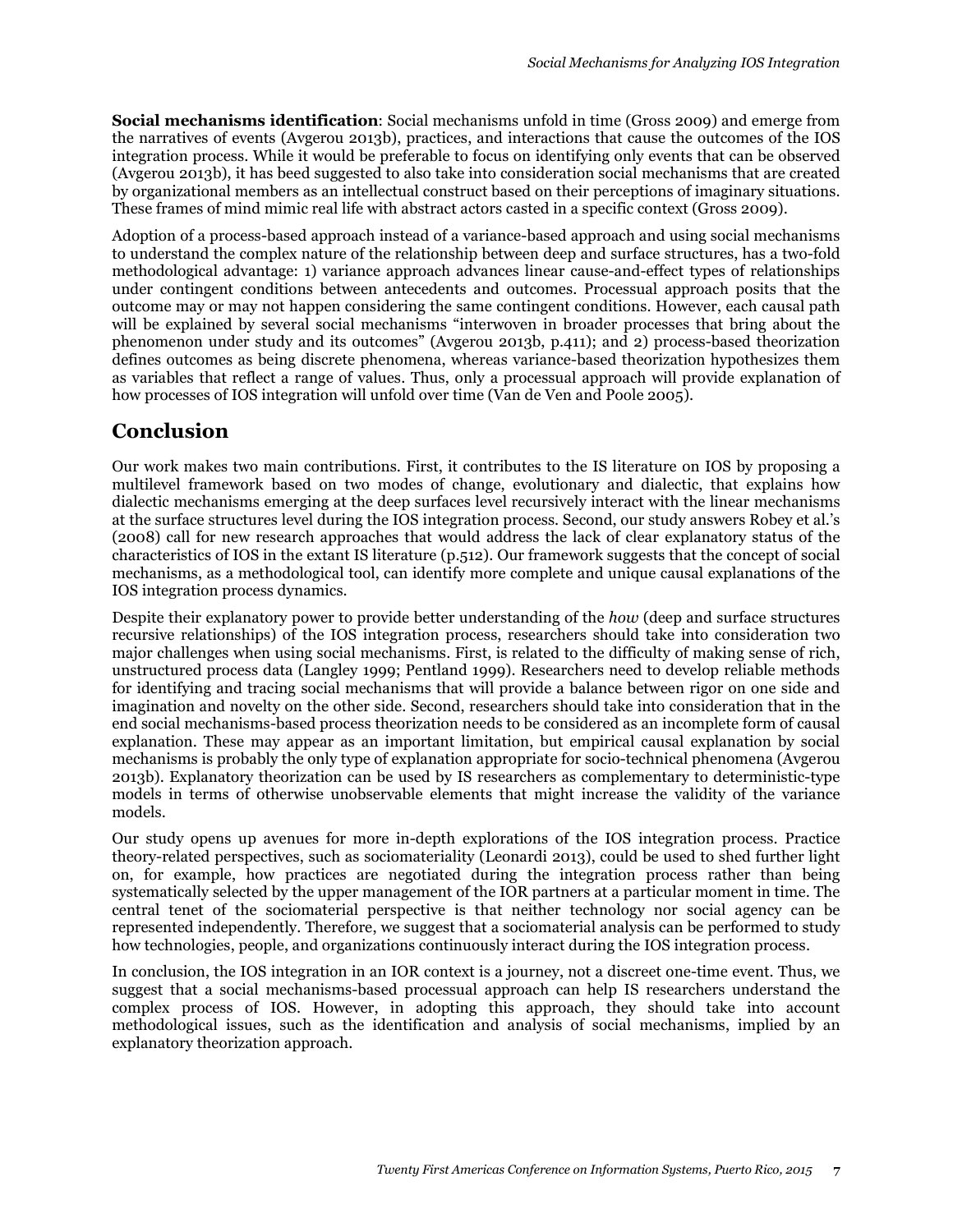## **References**

- Aggarwal, V. A., Siggelkow, N., and Singh, H. 2011. "Governing Collaborative Activity: Interdependence and the Impact of Coordination and Exploration," *Strategic Management Journal* (32:7), pp. 705-730.
- Avgerou, C. 2013a. "Explaining Trust in IT-Mediated Elections: A Case Study of E-Voting in Brazil," *Journal of the Association for Information Systems* (14:8), pp. 420-451.
- Avgerou, C. 2013b. "Social Mechanisms for Causal Explanation in Social Theory Based IS Research," *Journal of the Association for Information Systems* (14:8), pp. 399-419.
- Bala, H., and Venkatesh, V. 2007. "Assimilation of Interorganizational Business Process Standards," *Information Systems Research* (18:3), pp. 340-362.
- Barki, H., and Pinsonneault, A. 2005. "A Model of Organizational Integration, Implementation Effort, and Performance," *Organization Science* (16:2), pp. 165-179.
- Barnett, M. L. 2004. "How Much Does Industry Strategy Matter? Organizational Field Dynamics and the Intensity of Cooperation among Rivals," *Academy of Management Conference Paper*, New Orleans, USA, pp. 6-11.
- Brown, J. S., and Duguid, P. 2001. "Knowledge and Organization: A Social-Practice Perspective," *Organization Science* (12:2), pp. 198-213.
- Croteau, A.-M., and Bergeron, F. 2009. "Interorganizational Governance of Information Technology," in *Proceedings of the 42nd Hawaii International Conference on System Sciences (HICSS)*, Hawaii, USA, pp. 1-8.
- Davis, G. F., and Marquis, C. 2005. "Prospects for Organization Theory in the Early Twenty-First Century: Institutional Fields and Mechanisms," *Organization Science* (16:4), pp. 332-343.
- De Haes, S., and Van Grembergen, W. 2005. "IT Governance Structures, Processes and Relational Mechanisms: Achieving IT/Business Alignment in a Major Belgian Financial Group " in *Proceedings of the 38th Hawaii International Conference on System Sciences (HICSS)*, Hawaii, USA, pp. 1-10.
- Eisenhardt, K. M. 1989. "Building Theories from Case Study Research," *Academy of Management Review*  $(14:4)$ , pp. 532-550.
- Gersick, C. J. 1991. "Revolutionary Change Theories: A Multilevel Exploration of the Punctuated Equilibrium Paradigm," *Academy of Management Review* (16:1), pp. 10-36.
- Goh, J. M., Gao, G., and Agarwal, R. 2011. "Evolving Work Routines: Adaptive Routinization of Information Technology in Healthcare," *Information Systems Research* (22:3), pp. 565-585.
- Gregor, S. 2006. "The Nature of Theory in Information Systems," *MIS Quarterly* (30:3), pp. 611-642.
- Gross, N. 2009. "A Pragmatist Theory of Social Mechanisms," *American Sociological Review* (74:3), Jun 2009, pp. 358-379.
- Gulati, R., Puranam, P., and Tushman, M. 2012. "Meta-Organization Design: Rethinking Design in Interorganizational and Community Contexts," *Strategic Management Journal* (33:6), pp. 571-586.
- Hagedoorn, J. 2006. "Understanding the Cross-Level Embeddedness of Interfirm Partnership Formation," *Academy of Management Review* (31:3), pp. 670-680.
- Hedström, P., and Swedberg, R. 1998. *Social Mechanisms: An Analytical Approach to Social Theory*. Cambridge, England: Cambridge University Press.
- Heracleous, L., and Barrett, M. 2001. "Organizational Change as Discourse: Communicative Actions and Deep Structures in the Context of Information Technology Implementation," *Academy of Management Journal* (44:4), pp. 755-778.
- Howard, M., Vidgen, R., and Powell, P. 2003. "Overcoming Stakeholder Barriers in the Automotive Industry: Building to Order with Extra-Organizational Systems," *Journal of Information Technology*  $(18:1)$ , pp. 27-43.
- Jin, L., and Robey, D. 2008. "Bridging Social and Technical Interfaces in Organizations: An Interpretive Analysis of Time-Space Distanciation," *Information & Organization* (18:3), pp. 177-204.
- Knoben, J., and Oerlemans, L. A. G. 2006. "Proximity and Inter-Organizational Collaboration: A Literature Review," *International Journal of Management Reviews* (8:2), pp. 71-89.
- Langley, A. 1999. "Strategies for Theorizing from Process Data," *Academy of Management Review* (24:4), pp. 691-710.
- Leonardi, P. M. 2013. "Theoretical Foundations for the Study of Sociomateriality," *Information and Organization* (23:2), pp. 59-76.
- Markus, L., and Robey, D. 1988. "Information Technology and Organizational Change : Causal Structure in Theory and Research," *Management Science* (34:5), pp. 583-598.